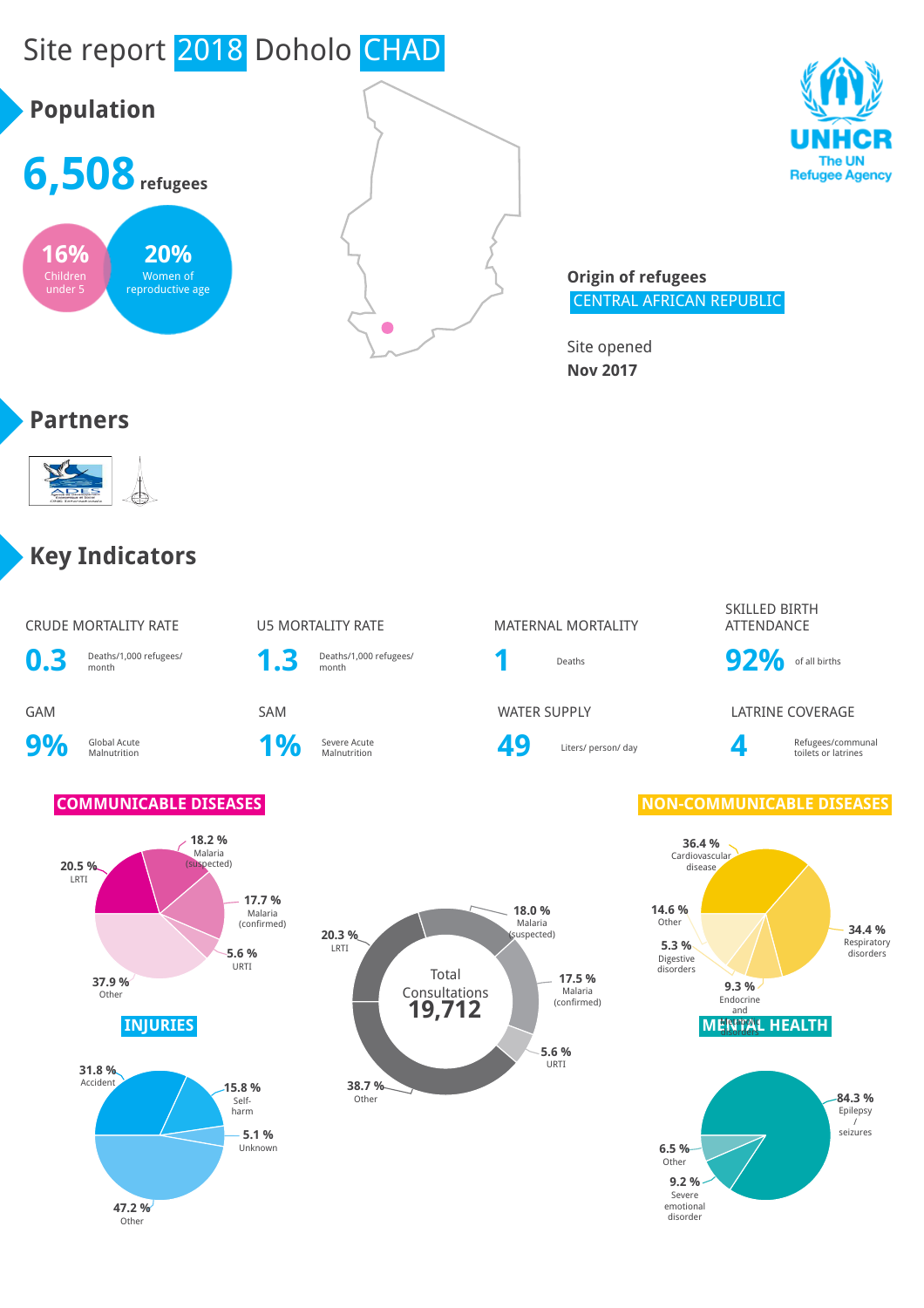## **Public Health**

| <b>HEALTH STAFFING</b>                                      | <b>INDICATOR</b> | <b>STANDARD</b> |           | <b>MORBIDITY</b>                                 | <b>INDICATOR</b> | <b>STANDARD</b> |           |   |
|-------------------------------------------------------------|------------------|-----------------|-----------|--------------------------------------------------|------------------|-----------------|-----------|---|
| Number of medical doctors                                   |                  | 1: 50,000       | ◎         | Incidence of malaria among children under        | 181              |                 |           |   |
| Number of qualified nurses                                  | 3                | 1:10,000        | ◙         | Incidence of watery diarrhoea among              | 16               |                 |           |   |
| Number of community health workers                          | 4                | 1: 1,000        | ⊗         | children under 5                                 |                  |                 |           |   |
| <b>ACCESS AND UTILIZATION</b>                               | <b>INDICATOR</b> | <b>STANDARD</b> |           | Incidence of pneumonia among children<br>under 5 | 203              |                 |           |   |
| Consultations per trained clinician per day                 | 46               | < 50            | ◎         | Incidence of pneumonia among over 5              | 52               |                 |           |   |
| Health utilisation rate (new visits / refugee /             | 3.0              | $1 - 4$         | Ø         | Tuberculosis success rate                        | 100%             | < 90%           | $\bullet$ |   |
| year)<br>Proportion of host population consultations        | 27%              |                 |           | Were any MDR/X-TB cases diagnosed among<br>PoCs? | <b>No</b>        | <b>No</b>       | ೞ         |   |
| <b>MORTALITY</b>                                            | <b>INDICATOR</b> | <b>STANDARD</b> |           | <b>VACCINATION</b>                               | <b>INDICATOR</b> | <b>STANDARD</b> |           |   |
| <b>Crude Mortality Rate</b><br>(CMR) (/1000/month)          | 0.3              | < 0.75          | Ø         | Full vaccination coverage                        | 87%              | < 95%           |           |   |
| <b>Under-five Mortality Rate</b><br>(U5MR) (/1000/month)    | 1.3              | < 1.5           | $\bullet$ | Measles vaccination coverage                     | 88%              | < 95%           |           | Δ |
| <b>Infant Mortality Rate</b><br>(IMR) (/1000 livebirths)    | 19.0             | $< 30$          | $\bullet$ | Source of vaccination data                       | <b>HIS</b>       |                 |           |   |
| <b>Neonatal Mortality Rate</b><br>(NNMR) (/1000 livebirths) | $\mathbf{0}$     | < 20            | $\bullet$ | <b>IN-PATIENT DEPARTMENT (IPD)</b>               | <b>INDICATOR</b> | <b>STANDARD</b> |           |   |
| <b>OUTBREAK ALERT AND RESPONSE</b>                          | <b>INDICATOR</b> | <b>STANDARD</b> |           | Average length of stay (days)                    | 2.6              |                 |           |   |
| Proportion of outbreaks investigated within 48<br>hours     |                  | 100%            |           | Case fatality rate                               | 0.0              |                 |           |   |
| Number of outbreaks reported                                | $\mathbf 0$      |                 |           | Hospitalisation rate                             | 136.4            | $50 - 150$      |           |   |

# **Reproductive Health**

| <b>ANTENATAL CARE</b>                                                                     | <b>INDICATOR</b> | <b>STANDARD</b> |          | <b>FAMILY PLANNING</b>                                                      | <b>INDICATOR</b> | <b>STANDARD</b> |  |
|-------------------------------------------------------------------------------------------|------------------|-----------------|----------|-----------------------------------------------------------------------------|------------------|-----------------|--|
| Antenatal care coverage                                                                   | 79%              | > 90%           | $\Omega$ | Contraceptive prevalence rate                                               | 172%             | $\geq 30\%$     |  |
| Coverage of antenatal tetanus vaccination                                                 | 99%              | > 95%           |          | Source of contraceptive prevalence data                                     | <b>HIS</b>       |                 |  |
| <b>DELIVERY CARE</b>                                                                      | <b>INDICATOR</b> | <b>STANDARD</b> |          | SEXUAL AND GENDER-BASED VIOLENCE (SGBV)                                     | <b>INDICATOR</b> | <b>STANDARD</b> |  |
| Proportion of births attended by skilled<br>personnel                                     | 92%              | $\geq 90\%$     | Ø        | Total number of reported rapes                                              | $\Omega$         |                 |  |
| Proportion of births conducted by caesarean<br>section                                    | 0%               | $5 - 15%$       | ೞ        | Proportion of eligible rape survivors provided<br>with PEP within 72 hours  |                  | 100%            |  |
| Proportion of newborn infants with low birth<br>weight (<2500 gs) (weighed within 72 hrs) | 2%               | < 15%           |          | Proportion of eligible rape survivors provided<br>with ECP within 120 hours |                  | 100%            |  |
| Proportion of teenage pregnancies                                                         | 12%              |                 |          | SEXUALLY TRANSMITTED INFECTIONS (STIS)                                      | <b>INDICATOR</b> | <b>STANDARD</b> |  |
| Still birth rate (/ 1000 total births / month)                                            |                  |                 |          | Number of genital ulcer diseases                                            | 6                |                 |  |
| Number of maternal deaths                                                                 |                  |                 |          | Number of Pelvic Inflammatory diseases                                      | 77               |                 |  |
| Proportion of maternal deaths investigated<br>within 48 hours                             | 0%               | 100%            | Ø        |                                                                             |                  |                 |  |